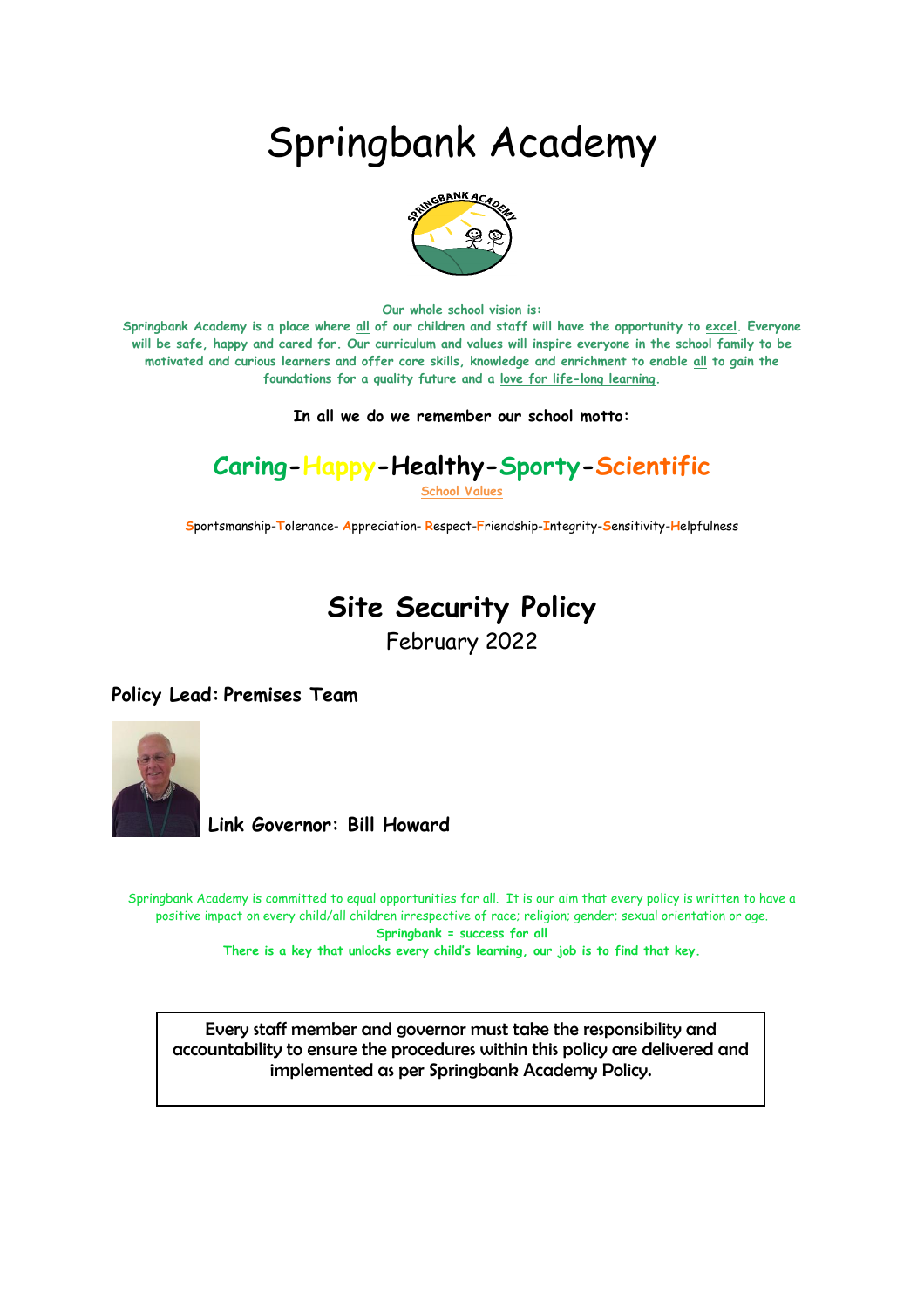At Springbank Academy School we strive to create and maintain a secure, safe and welcoming environment for all children, adults and visitors. Our security policy ensures we have in place effective procedures to achieve this. It is essential that school remains an open and welcoming part of the community.

## **Our aims are:**

- To help make children and all those who work in the school feel safe and secure.
- To focus strongly on personal awareness and responsibility.
- To meet the latest recommendations of the DfE & local authority guidelines.
- To identify and minimise risk as far as is practical and sensible.
- To control access to and movement within the school and its grounds by people and vehicles.
- To respond effectively and in good time to identified security issues.
- To review our policy regularly.

## **This policy covers the following areas:**

- Site access, general building security, movement around and outside of the school.
- Assault, injury, theft, burglary, criminal damage, vandalism, trespass and nuisance.
- Offensive weapons.
- Identify threats to the safety and well-being of the school community from those with criminal intent.
- Visitors, contractors, helpers or other persons involved with the children.
- Computer data security.

## **Roles and Responsibilities**

## **Staff must:**

- Support the premises in implementing this policy.
- Report any concerns to the senior leader on duty for the day.
- To strongly focus on personal awareness and responsibility.
- Avoid lone working where possible and if this is unavoidable to follow the lone worker policy and complete the relevant risk assessments.

## **Headteacher and Premises Team**

## **The Headteacher and Premises Team shall:**

- Implement the security policy and any action plan approved by the Local Governing Board.
- Ensure staff members have a clear understanding of their particular responsibilities.
- Staff training needs are kept under review and training is planned as necessary. Toolbox talks are provided for review and refresher training.
- Ensure risk assessments are completed and reports delivered to the Local Governing Board.
- Provide routine security checks on an on-going basis.
- Take day-to-day operational decisions.
- Consider particular risk situations (e.g. home visits, lone working) and ensure relevant risk assessments are completed.
- Consult with local professionals as appropriate (e.g. police).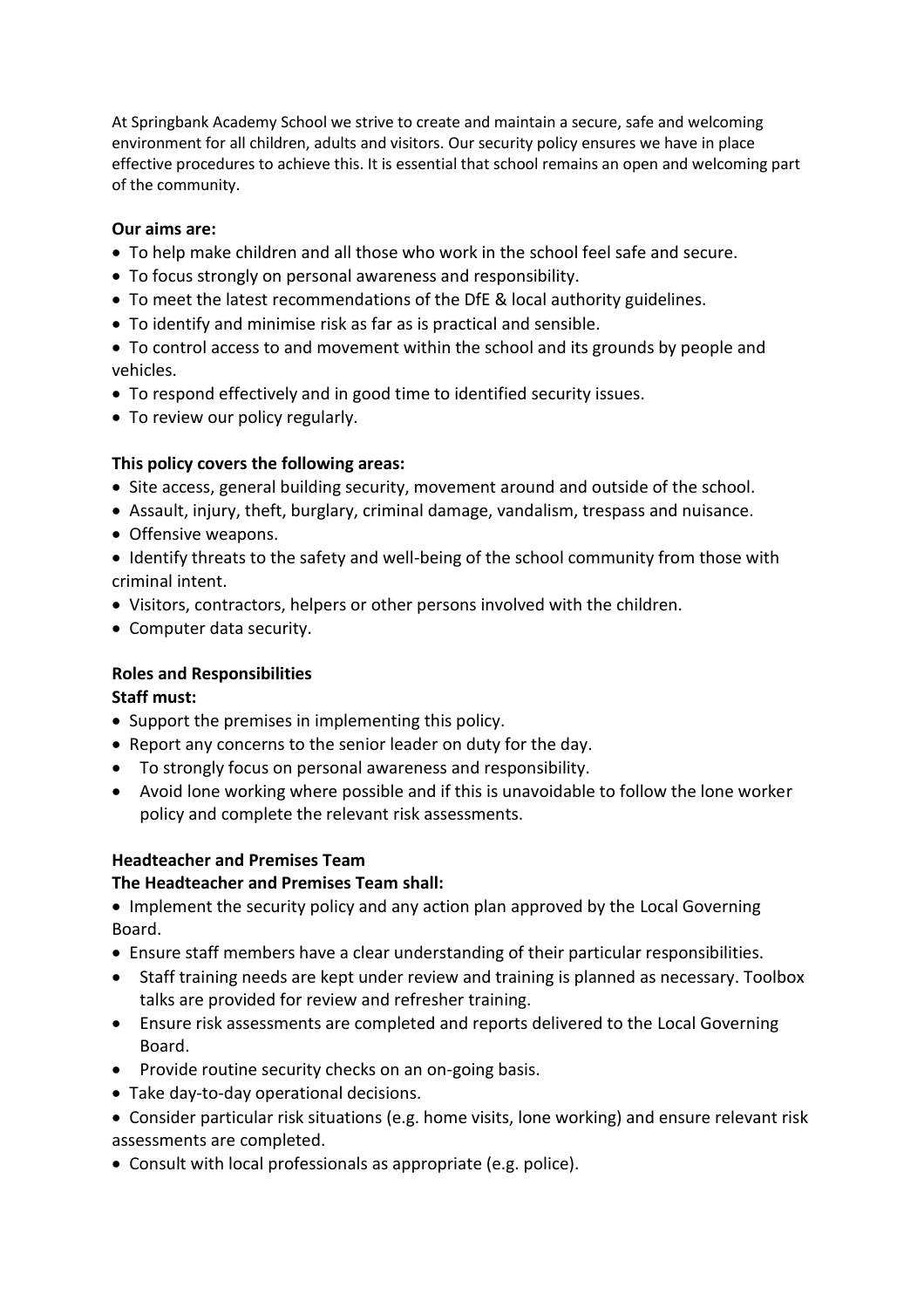- Provide appropriate information to pupils, parents and visitors.
- Monitor and review security measures.
- Review the policy and update the Local Governing Board as needed.

## **Children**

## **Children should:**

- Inform their parents to enter the building using the main entrance.
- Not open the door at any time.
- Inform a member of staff if an adult is in school without a visitor's badge.
- Be expected to respect the measures taken by the school to improve and ensure security.
- Be encouraged to report ideas and concerns to staff, governors or both.

## **Visitors**

## **Visitors will be:**

- Expected to enter the building via the main entrance, report to the admin staff, sign the visitor's book and wear a visitor's badge at all times whilst on the premises.
- Directed to make an appointment, where possible, to ensure an appropriate member of staff and venue is available. Meetings with parents/visitors will only take place when other staff are known to be on the premises. If staff have any anxieties, meetings should take place within view of another member of staff or if possible, have another member of staff present. Whenever possible, the meeting should be located near the front of school, away from the main body of pupils.
- Expected to respect the measures taken by the school to improve and ensure security.
- Encouraged to report ideas and problems to the staff or governors or both.
- Be informed of any security incident that may affect them.

## **Local Governing Board**

## **The Local Governing Board shall:**

- Review and approve the security policy and any action plan for the school.
- Ensure arrangements exist for measures to be monitored and reviewed.
- Determine expenditure priorities.

Any key issues that arise will be taken to the Trust.

## **The White Hills Park Trust**

## **will:**

Maintain an overall policy for security within its schools and support and monitor its implementation by academies in the Trust.

## **Physical Measures**

Springbank Academy is on a single site.

The main front entrance from Church Street provides pedestrian access and vehicle access to the car park is accessed from Peacock Drive. Remote controlled pedestrian and vehicle gates are in operation. CCTV is in operation in both areas and only authorised access is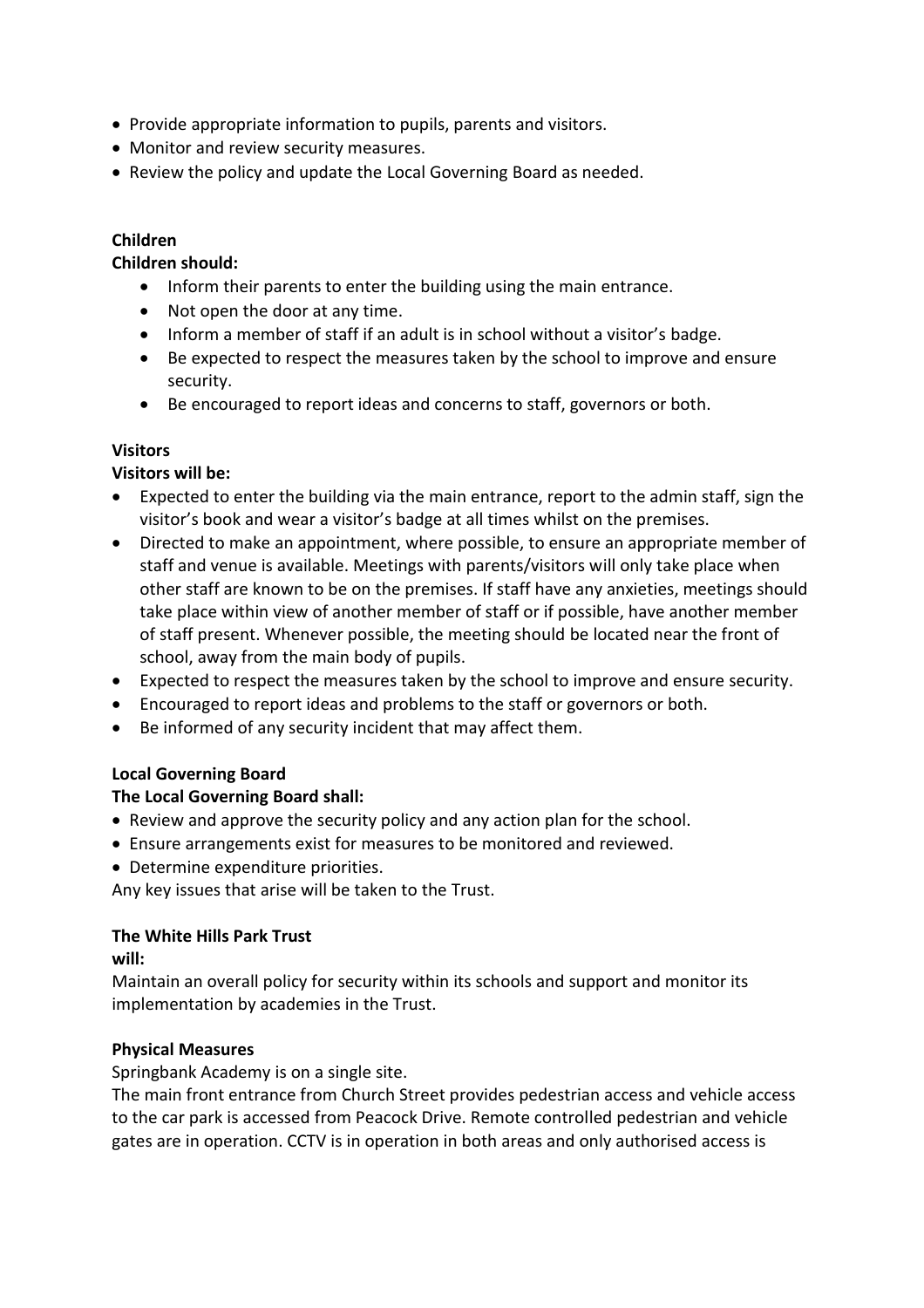allowed. Visitors must press an intercom and speak to the school office to request authorised entry.

Springbank Academy uses the following physical security measures:

- Sign-posted entry to ensure all visitors report to reception which is located at the front of the school in the school office.
- All visitors are required to sign in and out at the main reception desk.
- Identification badges for visitors and helpers- all staff challenge any visitors who are not wearing a visitor's badge.
- All door and window locks comply with Health & Safety standards and are reviewed regularly.
- Members of staff will not admit any unknown person unless their identity has been verified.
- Outside normal hours the school is protected by an electronic security alarm and CCTV.
- Only members of staff have a key fob to gain access into the school premises.

## **Security of the Building**

- Electronic fire and security alarms are in operation and are linked to control centres.
- Security lights are activated if the premises are occupied after dark.
- Designated staff are employed as key holders and will attend the building out of hours in the event of an emergency.
- Class teachers secure their classrooms by closing all windows and external classroom doors. They should also ensure that their equipment is switched off when they leave and return equipment to the secure area. The Premises Team lock all inside and outside doors before closure.

• The last key holder to leave the premises is responsible for securing the building and grounds if they leave after the premises team.

## **Alarm Callouts**

A designated member of staff is employed as key holder and they will attend the building in the event of alarm activation. They will wait in the car park until the Police arrive. If necessary, additional key holders will be contacted for support.

## **Car Parking and Vehicle Movement**

Entrances are supervised during the start of the school day and children are supervised until they enter the school building. The gates are locked at 9.15a.m. until 3.00 p.m. each day. If clubs/events are taking place on the grounds the gates are locked as soon as possible after 3.30 p.m.

## **People Management**

The school acknowledges the concerns of all parents/carers for the welfare of their children and its duty of care to ensure their safety. Critical to this is the selection, monitoring and control of all adults who come into contact with the children. The Local Governing Board and all staff take this aspect of management of the school extremely seriously. The following rules apply to all individuals who come into contact with children:

• All staff and governors are fully vetted before joining the school team or governing board. This includes the taking up of references and checks with the Disclosure Barring Service (DBS) on criminal records for any offence.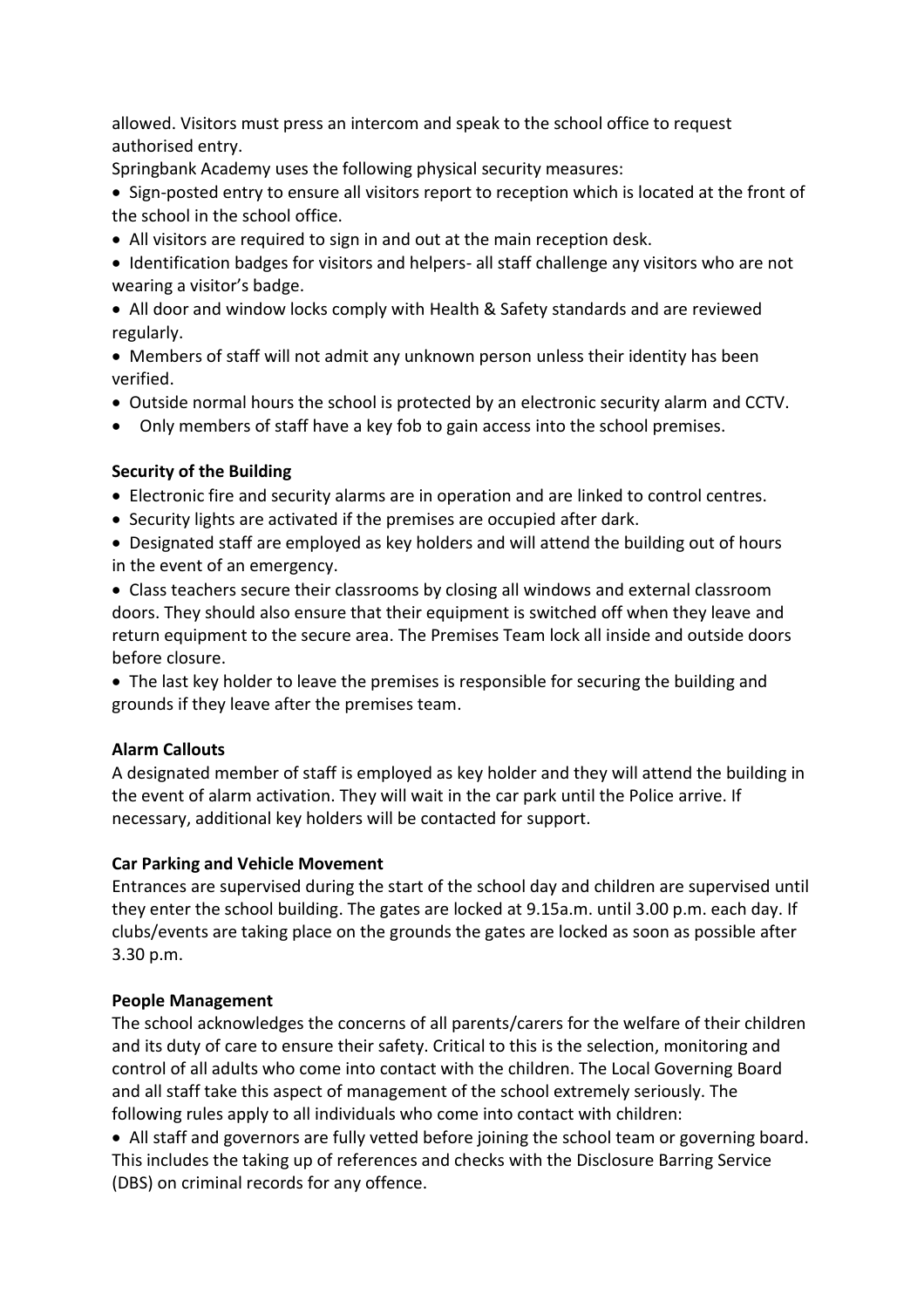• A single central register of all staff, governors and regular volunteers/contractors is maintained at the Trust main offices.

• All regular visitors have access to information regarding safeguarding, fire evacuation and reference to other relevant forms and guidance.

• All visitors are obliged to wear identification badges. Children are instructed on what to do when they encounter an unidentified stranger.

## **Premises Team**

It is the responsibility of the premises team to check daily that the school building and grounds are safe, secure and in working order. There is a team messaging service to report any hazard found.

## **Headteacher**

It is the responsibility of the headteacher to ensure the performance of the above functions in the absence of the premises team.

In addition, the headteacher and senior leader in charge is responsible for the security of the premises during the school day.

## **Lone Working**

Ideally staff should not work alone at school as there are risks involved, such as assault, accident or sudden illness. Indeed, staff should carefully consider if they really need to be on site at all outside of reasonable hours as it is important to preserve a 'work – life balance'. Any member of staff wishing to work outside of normal school hours should endeavour to ensure that at least one other colleague is also on site – ideally within 'hailing distance', or with both parties having mobile phones programmed with each person's number. If a member of staff arrives at school outside of normal school hours and finds another colleague is already in the building, they should let them know that they are on site. If a member of staff is about to leave the building, and just one or two other colleagues are remaining on site, they should let them know they are going.

However, if a member of staff chooses to work alone on site they should take these precautions:

- Do not work at height on a ladder or steps.
- Do not go into lofts or any other space in which you might become trapped.
- Do not undertake any tasks involving hazardous tools or materials.
- Avoid working outside of the main building.
- Lock the doors and close the windows to prevent intruders.
- Know the location of the nearest fire exit and how to open it in an emergency.
- Know the location of the nearest first aid kit.
- Carry a mobile phone.
- Cars should be parked close to the entrance.
- When leaving, limit the amount you are carrying to have one hand free.
- Ensure someone knows where you are and when you intend to leave the school. Arrange to telephone them when you are leaving.

• If you arrive at school and find any sign of intruders, do not enter the building. Instead, call the Police.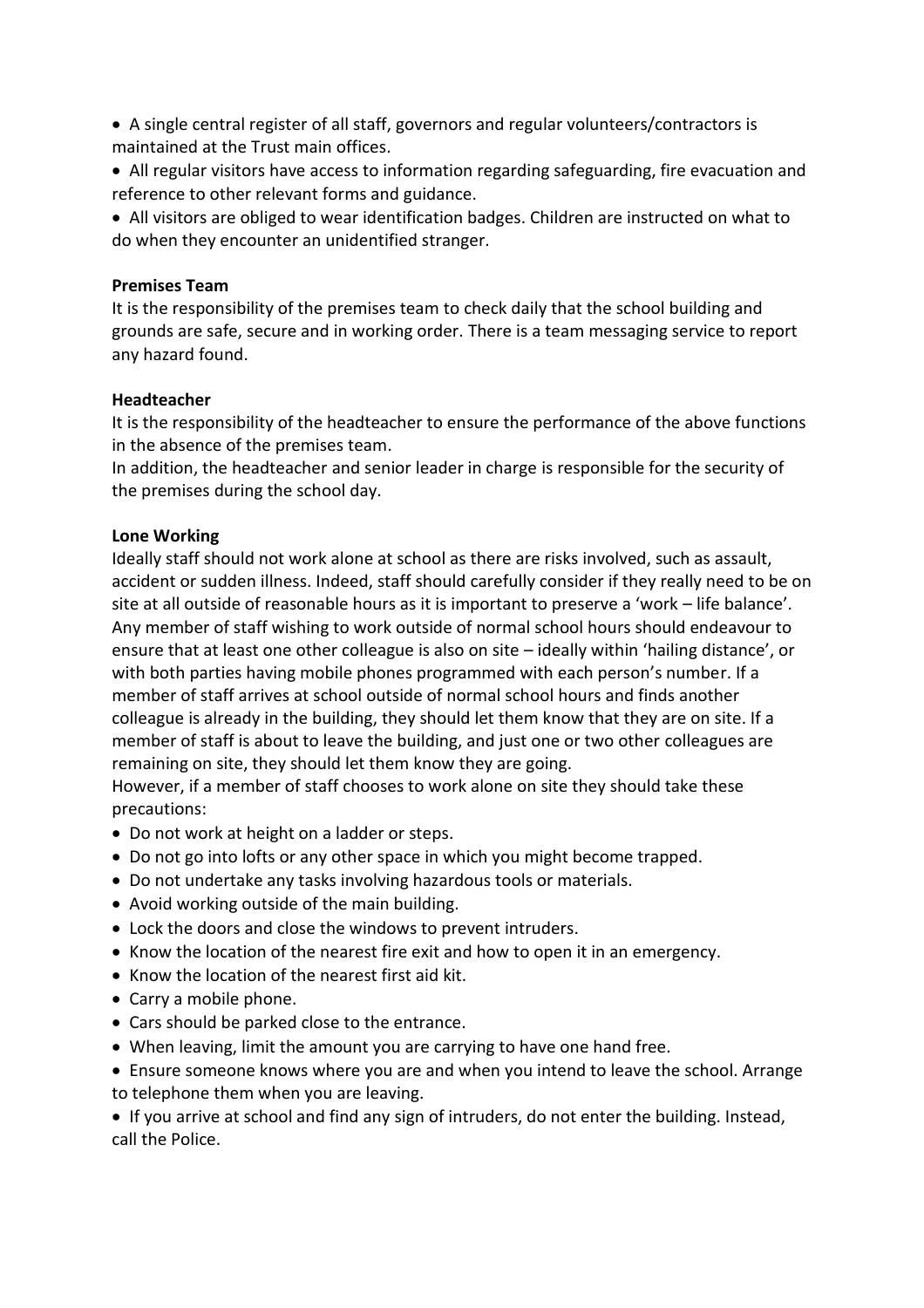• If you become aware of intruders or vandals, do not challenge them. Instead, call the Police.

• Do not work alone if you know you have a medical condition that might cause you to become incapacitated or unconscious.

• When working alone, do not attempt any tasks which have been identified as medium or high risk, or which common sense tells you are potentially hazardous given your own level of expertise and the nature of the task.

• A lone worker risk assessment must be completed.

## **Pupil Supervision**

Children should not arrive on site until their allotted time, unless they are attending a supervised activity or have permission to be in school before this time. If children arrive after this time, they should report to the school office.

## **Supervision on School Grounds**

• During the school day all children are supervised when accessing the playground. This is done by teachers and support staff during morning and afternoon break and by midday assistants at lunchtime.

• There is always a member of the qualified teaching staff/ITT student out with a class during games or outdoor PE.

• At playtime and lunchtime, staff (whether teaching or non-teaching staff) should patrol the play areas. Staff should be vigilant at all times and challenge visitors.

• School gates are monitored to ensure they are kept locked throughout the school day.

## **Leaving School at the End of the Day**

The external gates are opened at 3.00 p.m. Children stay with their teachers and are only allowed to leave when appropriate.

## **Children are:**

- not allowed to walk home by themselves unless individual arrangements have been made and are known to school.
- collected by a known adult. If by 3.30 p.m., the adult who should be collecting a child has not arrived, the child will return to school with their teacher, where a member of the office staff will telephone to see what the delay might be. The child remains in the reception area until an adult arrives to collect them. Parents must inform the school by telephoning the school office or by informing the teacher in the morning in person, if they wish their child to be collected by another person.

## **Leaving School during the Day**

No child is allowed out of school during the day for an appointment unless a known adult arrives to collect them from the school top gate. The departure and return of the pupil is logged by office staff and copies of appointment cards and letters are requested.

## **Trespass and Nuisance**

In the first instance, members of the senior leadership team should consider the level of risk and may approach an unauthorised member of the public. If pupils are outside, it might be necessary for the Lockdown procedure to be followed.

Recourse to the law will be considered where necessary. This extends to unlawful presence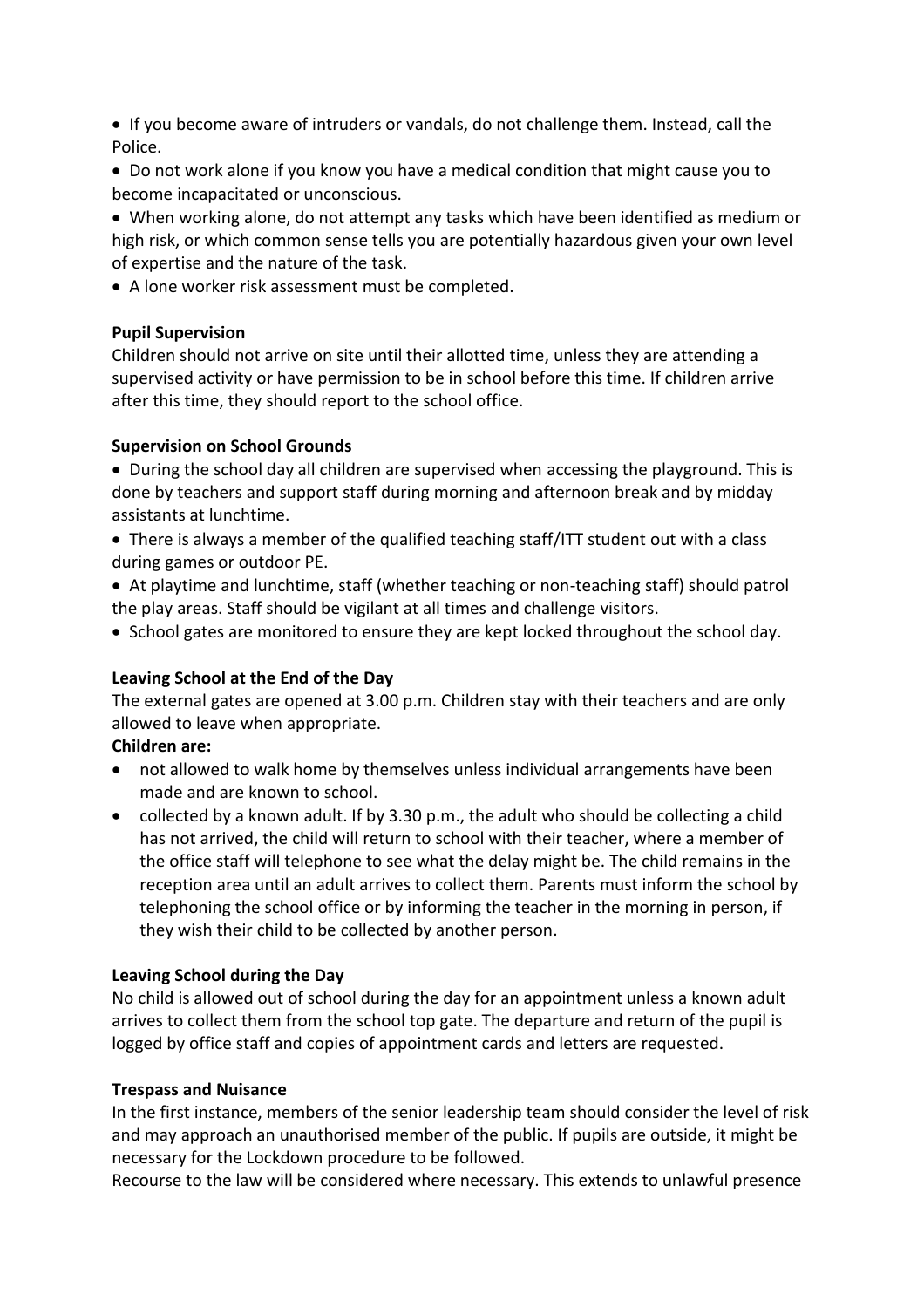on site, individuals creating a nuisance or disturbance and verbal abuse of pupils or staff as well as violence to any individual. Any such situation will be contained as appropriate at the time but as this is a criminal offence the school will always refer to the Police.

## **In the event of an individual who may pose a safety hazard:**

- Stay calm.
- Minimise the risk to themselves, children and others.
- Ask the person to identify themselves and ask the purpose of their visit.
- Explain that all visitors must report to the school office via the main entrance.
- If the visitor appears agitated or refuses to go to the school office or leave the premises,

stay with them and seek help as soon as possible by asking a colleague to contact the police.

- If the individual leaves the premises do not attempt to physically detain them.
- Follow the guidance in the emergency plan to alert the school community of an emergency or imminent danger.

## **The general policy is:**

• The welfare, security and protection of children, staff and visitors will take precedence over any other action required to contain the situation.

• The headteacher or other senior member of staff must be informed. A decision will then be made regarding the way forward.

• After any such event, a detailed report will be prepared by a nominated individual for presentation to the Local Governing Board. If required, an emergency meeting will be held by the governing board to review, make recommendations and take appropriate action. Statutory bodies such as the Police, the Trust, etc. will be informed and consulted as required.

Springbank Academy will seek to follow best practice guidelines in its response and handling of threats and incidents.

## **Offensive Weapons**

The headteacher has discretion to determine what an offensive weapon is or what may cause harm if worn or brought into school, and to ban it. Any appeal against the headteacher's decision will be considered by the Local Governing Board. Any weapons confiscated will be handed to the Police.

## **Theft and Burglary**

Schools are not immune from burglary or from theft of belongings, monies or personal items.

The school takes an active stance on this with items of high value being "security marked". Staff return all expensive, portable equipment each night to a double locked secure store. Fixed plasma screens are securely fitted. Staff 'sign out' any equipment which is taken home in the loans file, which is kept electronically. If an item is damaged whilst it is in the possession of a member of staff, repairs will be undertaken by school; however, staff will be recharged for the cost of repair if the damage is due to negligence.

Cash must be handed in to the school office. No money is left unattended in classrooms at any time. Safes are used for storing all cash. The money is banked at regular intervals and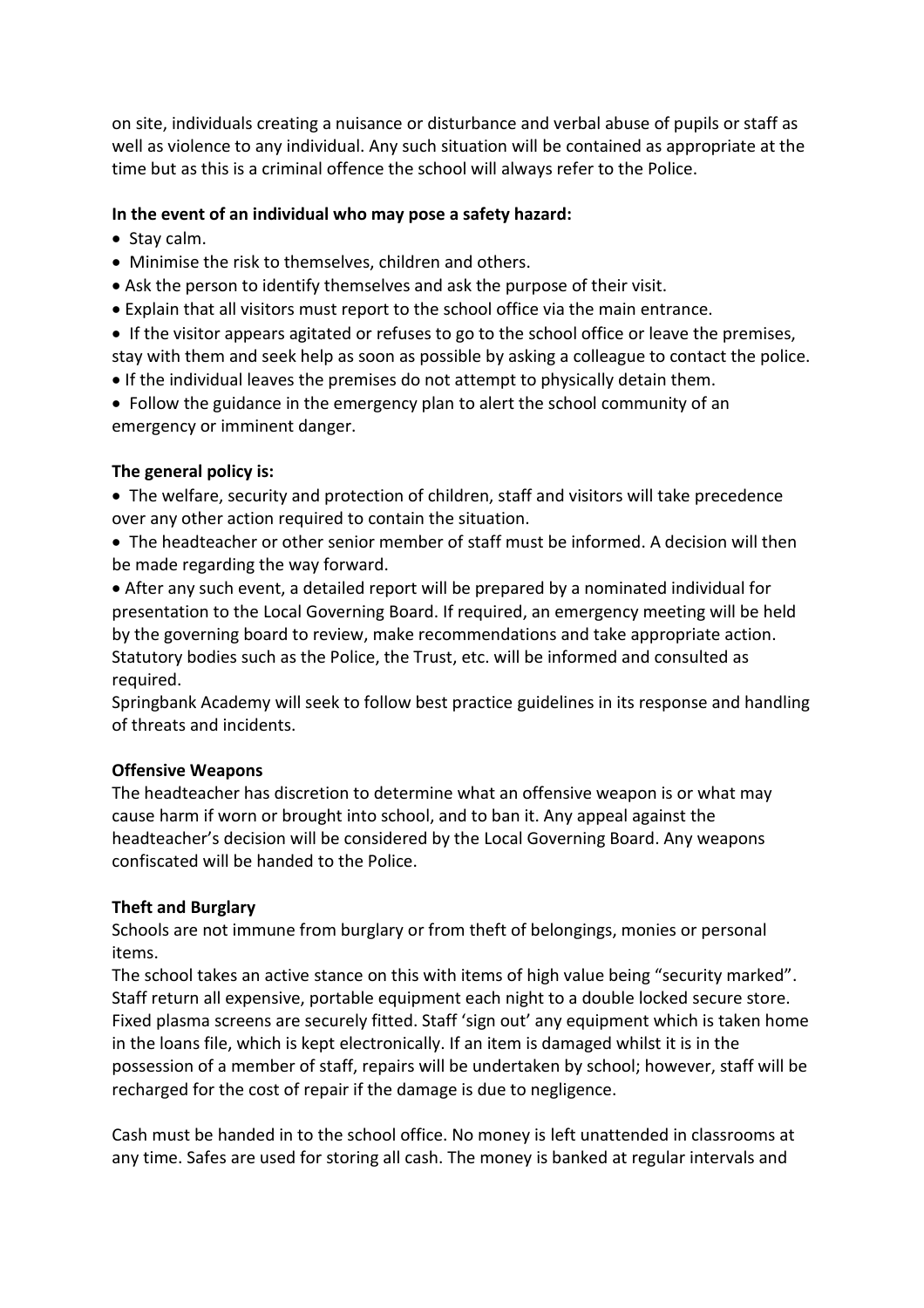money is never kept on the premises over a holiday period. There are signing procedures for the handover of all money. Insurance limits are not exceeded.

The school actively encourages personal security awareness. Pupils and staff are discouraged from bringing in items of value. Personal valuables are kept in secure cupboards which are available in all classrooms and lockers are available in the staffroom. Any incident of theft is investigated. Mobile phones are not encouraged in school by pupils, but if prior agreement is given, the phones will be handed in each morning to the class teacher and will be stored safely for collection at the end of the day. The school will not take responsibility for loss or damage to phones.

The intruder alarm and CCTV are in operation when the school is closed.

## **Curriculum Activities**

Children will be made aware of security issues, at the appropriate level, through a series of school-based activities. They will be:

- Encouraged to be security conscious e.g. never open external doors to adults.
- Encouraged not to approach any adult they don't know but to tell a safe adult.
- Taught how to take care of themselves and others Stranger Danger.

The school takes advantage of any opportunity to heighten children's awareness. Children will be listened to and their fears and concerns respected.

## **Computer Data Security**

It is important that computer data used in administration is secured, as far as is practical and reasonable from accidental or malicious damage or loss. To this end:

- Computers used in the school will be equipped with up-to-date anti-virus software.
- Frequent backups will be taken of important data, to minimise the time needed to return to normal. This is encrypted and stored in Cloud storages.
- The new GDPR law is in operation and will be enforced.
- The school makes every child aware and regularly reminds them about our 'Rules for Responsible Internet Use'.

## **Emergency Lockdown Procedure**

There may be times when the above procedure needs to be activated. The following incidents are examples of situations that would trigger the procedure:

- A reported incident, disturbance in the local community
- An intruder on site
- A warning being received regarding a local risk of air pollution (smoke plume, gas cloud etc)
- A major fire in the vicinity
- The close proximity of a dangerous dog

Any member of staff made aware of any possible threat should alert the headteacher or assistant headteachers via the school office. A dynamic risk assessment will then be made of the potential threat.